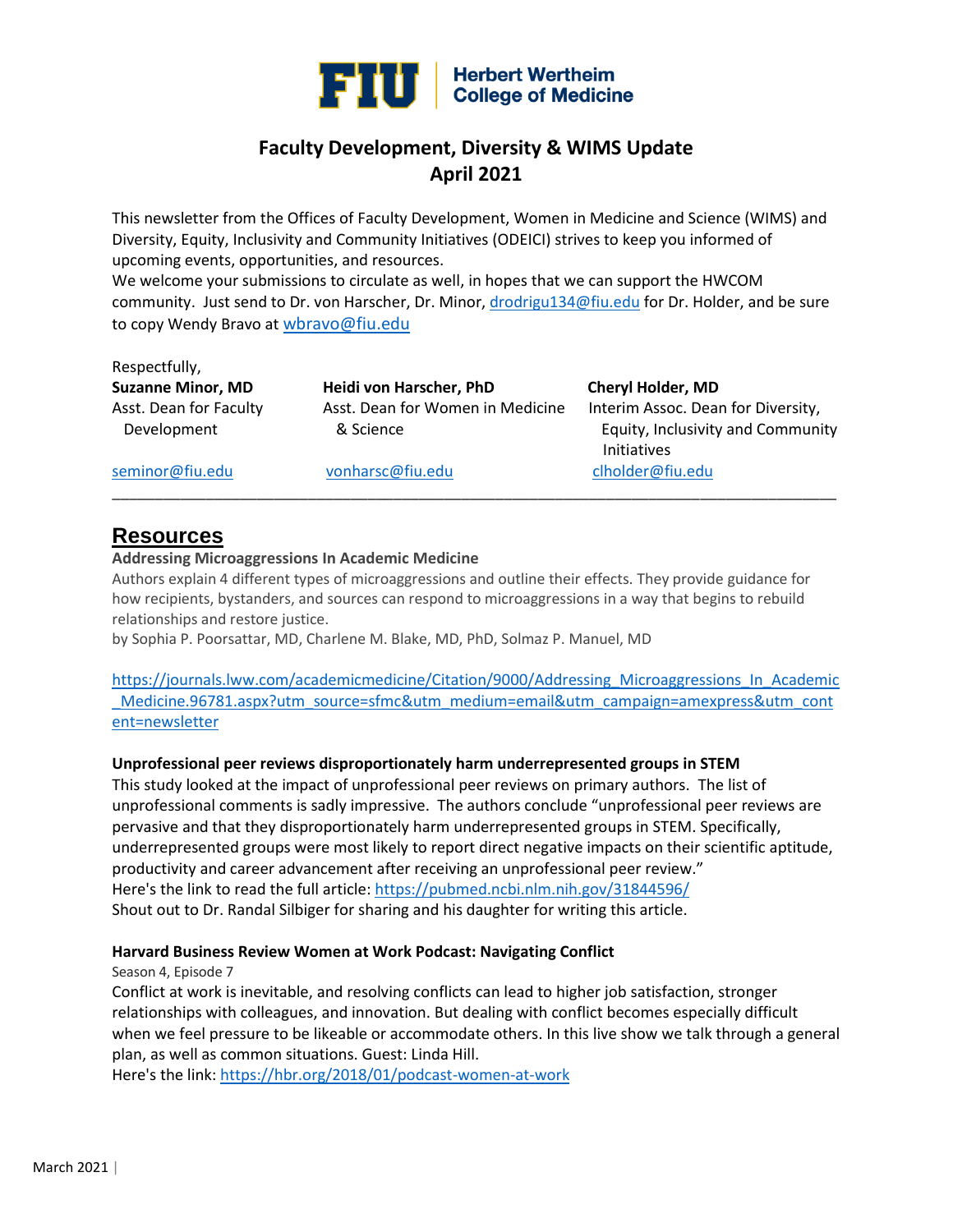

## **Harvard Business Review Women at Work Podcast: How We Take Care of Ourselves**

Season 4, Episode 5

At work, self-care might mean asking for a deadline extension, going to the gym in the middle of the day, or blocking off a few hours to prioritize tasks for the week. But that's all easier said than done. We speak with a happiness researcher about how to find the time we need to take care of ourselves (and then actually do it). Guest: Ashley Whillans.

Here's the link[: https://hbr.org/2018/01/podcast-women-at-work](https://hbr.org/2018/01/podcast-women-at-work)

#### **Harvard Business Review Women at Work Podcast: Helping Men Help Us**

Season 5, Episode 8

We get an update on what men are doing or should be doing to support the women they work with. And we talk about our role in helping them help us. Guests: Brad Johnson, David Smith, and Lily Zheng. Our theme music is Matt Hill's "City In Motion," provided by Audio Network. Here's the link[: https://hbr.org/podcast/2020/06/helping-men-help-us](https://hbr.org/podcast/2020/06/helping-men-help-us)

#### **It's Time to Start Talking About Menopause at Work**

This Harvard Business Review article talks about the need to talk more openly about the physical and mental changes that occur when women go through menopause. Here's the link: <https://hbr.org/amp/2020/02/its-time-to-start-talking-about-menopause-at-work>

### **AAMC Resources for Elevating Diversity, Equity, and Inclusion in Roles Across Academic Medicine**

To strengthen our communities and the health of our nation, every office within academic medicine and science must examine their commitment to diversity, equity, and inclusion. From implementing equitable recruitment practices to tailored support for learners, the AAMC offers a variety of toolkits and approaches for professional development that can help organizations build the understanding and capacity they need to drive change. Just a few recent resources include:

- **EXECUTE:** [Diversity and Inclusion Strategic](https://urldefense.com/v3/__https:/click.email.aamc.org/?qs=412ba9e4c879a953c7b2d422310386451dcf655324bddf2efafcee510a3f3ce9818d6d62a4257b5e37539ac31d4acce5d198618a72f6c808__;!!FjuHKAHQs5udqho!ZZwOYSBlz_UHWglGpbOoaoRQmQMspPAirOijF0ewu10ZlE7r4W07TgY1Ho1ZXw$) Planning Toolkit
- [New Diversity and Inclusion Officer Toolkit](https://urldefense.com/v3/__https:/click.email.aamc.org/?qs=412ba9e4c879a953d96464a0f29c758f09126e59026d0191646940fb307ed26777341f31bc0221d7ffb2fa174b117768b4b5460f00bcba47__;!!FjuHKAHQs5udqho!ZZwOYSBlz_UHWglGpbOoaoRQmQMspPAirOijF0ewu10ZlE7r4W07TgYsm9g_IA$)
- [Women Faculty of Color Toolkits](https://urldefense.com/v3/__https:/click.email.aamc.org/?qs=412ba9e4c879a9532105d02e0f57404f1f8bb3d8b2f84cef36ee4b65f3c3a0819519f0455d9289895231040962e590f1d2f37ad028b79521__;!!FjuHKAHQs5udqho!ZZwOYSBlz_UHWglGpbOoaoRQmQMspPAirOijF0ewu10ZlE7r4W07TgaSK39Vsw$)
- **IDENTIFY IS SUPPORT SYSTEMS FOR DACA Recipients and Undocumented Students as ILL ACT** [They Approach Residency](https://urldefense.com/v3/__https:/click.email.aamc.org/?qs=412ba9e4c879a95354483b593f3b55199de8314f9afe8bd0b3fa39dba5ff23337da9b978fcd0ba58dee1e19f55c3037052d2b1b80a325960__;!!FjuHKAHQs5udqho!ZZwOYSBlz_UHWglGpbOoaoRQmQMspPAirOijF0ewu10ZlE7r4W07Tga6Nb8IWw$)
- **[Transforming Institutional Culture: Assessment and Intervention](https://urldefense.com/v3/__https:/click.email.aamc.org/?qs=412ba9e4c879a9535d14098d23067a057af21a97ea0340b86cb4e2821951adf6c237717ab035c06e14f33c734e145530071456267f9475b0__;!!FjuHKAHQs5udqho!ZZwOYSBlz_UHWglGpbOoaoRQmQMspPAirOijF0ewu10ZlE7r4W07Tga4nb_fHw$)**
- **EXECOMMUNITY Engagement Toolkits**
- [Tools and Resources for First-Generation Medical School Students](https://urldefense.com/v3/__https:/click.email.aamc.org/?qs=412ba9e4c879a953d540822166f008954b85a1ee14f41c5c0a8e5cca74b0e57e87021729f8ab998e95d00204a7bd5ea09503834f71297922__;!!FjuHKAHQs5udqho!ZZwOYSBlz_UHWglGpbOoaoRQmQMspPAirOijF0ewu10ZlE7r4W07Tga0VN4VvQ$)
- **[Unconscious Bias Resources for Health Professionals](https://urldefense.com/v3/__https:/click.email.aamc.org/?qs=412ba9e4c879a953957a14ba6f1fb6d7cc993cc0df1d55e4fd986091fbcc5a502c7b4fd97913b541d95043e5b43c4d404c692d94607ed278__;!!FjuHKAHQs5udqho!ZZwOYSBlz_UHWglGpbOoaoRQmQMspPAirOijF0ewu10ZlE7r4W07TgYERlnxrw$)**

# **Upcoming Events:**

**Peer-Reviewing - FIU HWCOM Scholarship Series** Friday 4/23/2021 12-1pm Zoom:<https://fiu.zoom.us/j/95336976781?pwd=Z0Z4M2RSZ3hKSU9QUFkxMGpsd3JLUT09> To RSVP email Michael Degregorio at [Mdegrego@fiu.edu](mailto:Mdegrego@fiu.edu)